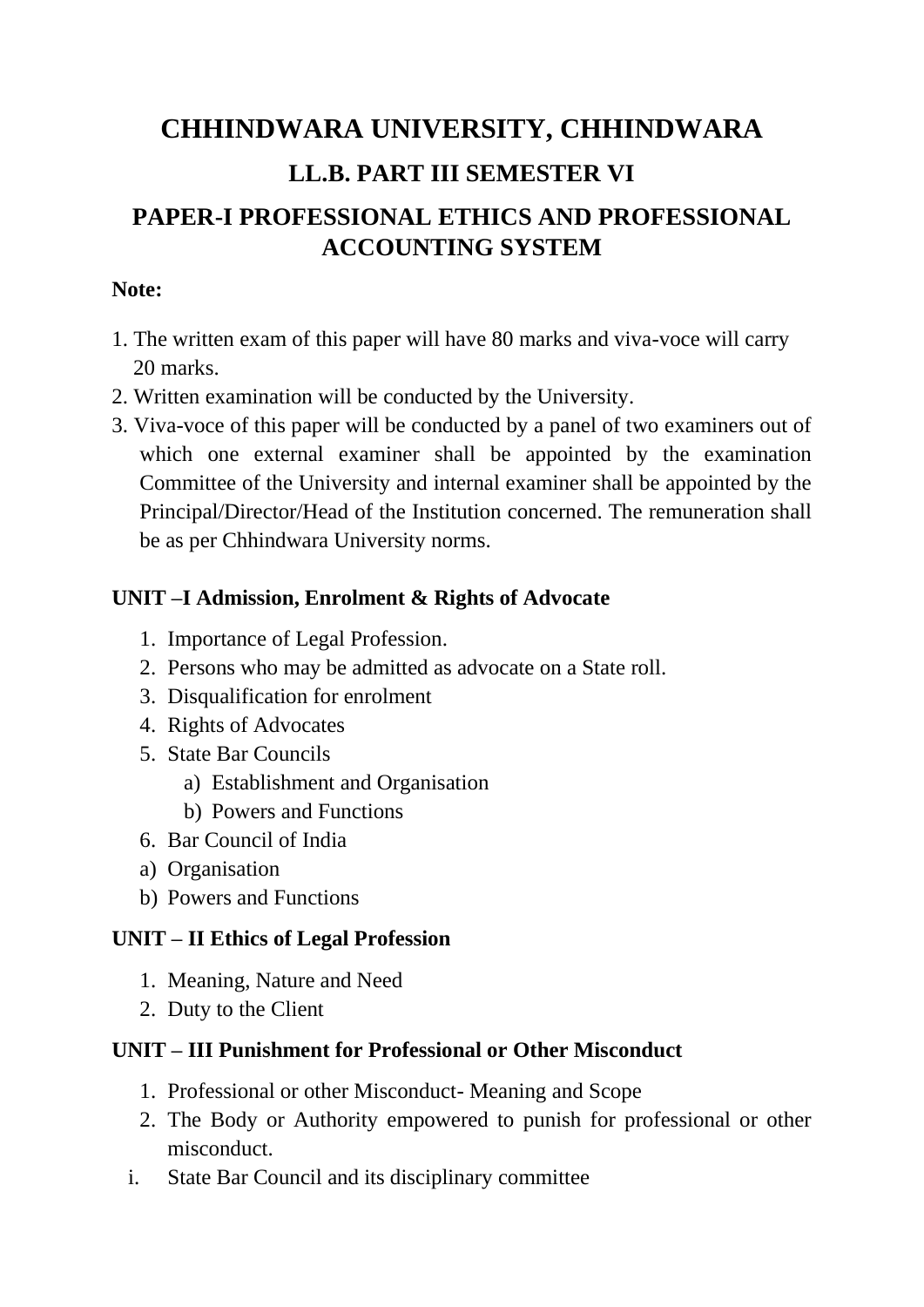- ii. Bar Council of India- and its disciplinary committee
	- 3. Complaint against advocates and procedure to be followed by the Disciplinary Committee.
	- 4. Remedies against the order of punishment.

#### **Unit – IV Bench Bar Relation**

- 1. Role of Judge on Maintaining Rule of Law
- 2. Mutual Respect
- 3. Maintenance of orderly society
- 4. Invaluable aid of advocates to Judges
- 5. Privilege of Advocates
- 6. Duty to avoid interruption of Council
- 7. Administration of Justice clean & Pure
- **8.** Uncourteous conduct, Misconduct of lawyers and Insulting Language**.**

#### **Unit – V Meaning and Categories of Contempt of Court**

- 1. Contempt of Court- Its meaning and Nature
- 2. Kinds of Contempt
- a. Criminal Contempt
- b. Civil Contempt
- 3. Contempt by Lawyers
- 4. Contempt by Judges, Magistrates or other persons acting judicially
- 5. Contempt by State, Corporate bodies & other officers

#### **Selected Bibliography**

1. J.P.S. Sirohi : Professional Ethics, Lawyer's Accountability, Bench- Bar Relationship.

2. Kailash Rai : Legal Ethics, Accountability, for Lawyer's , Bar-Bench Relation.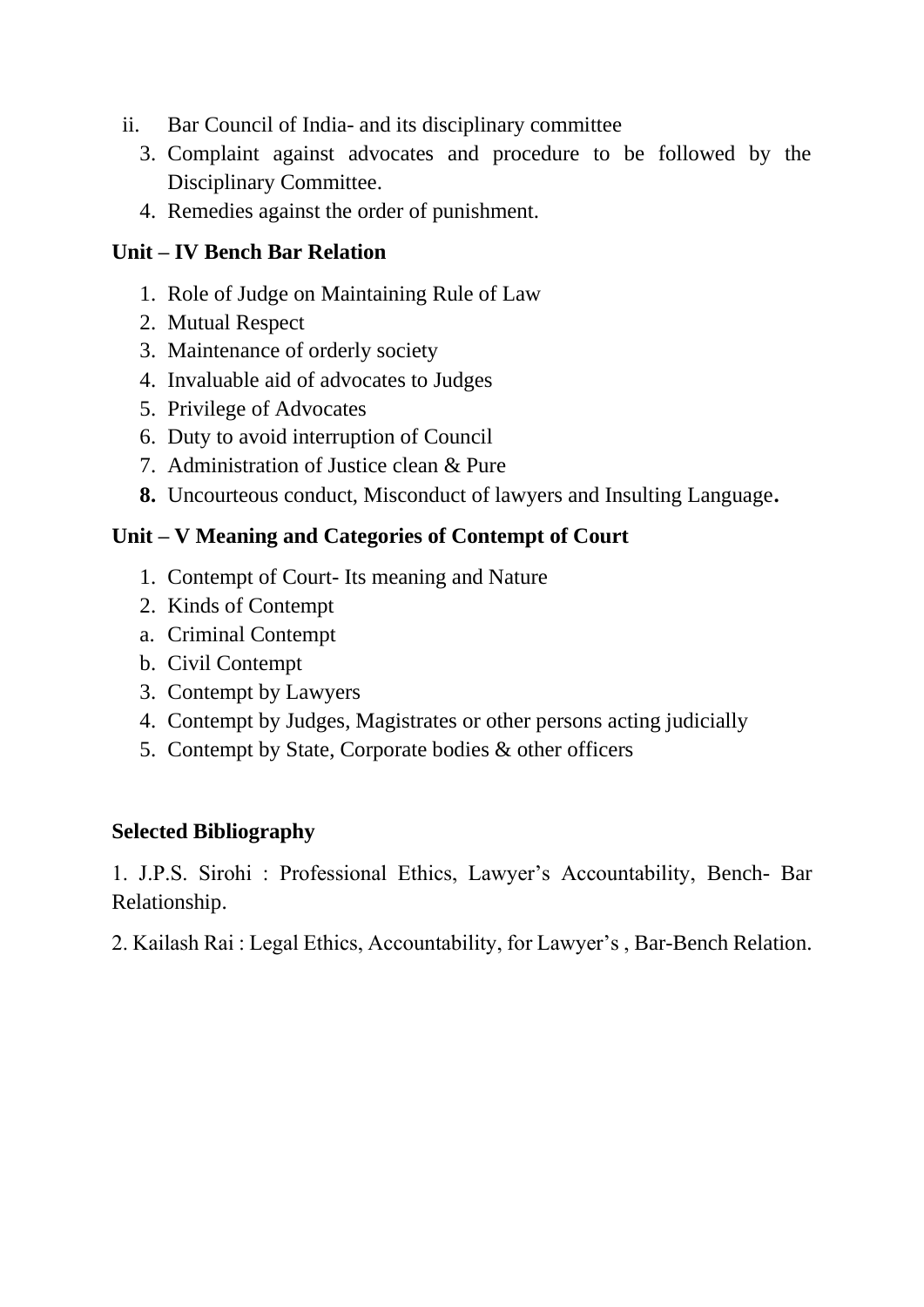# **CHHINDWARA UNIVERSITY, CHHINDWARA LL.B. PART III SEMESTER VI**

### **PAPER-II DRAFTING, PLEADING AND CONVEYANCE**

#### **Note**:

1 This paper shall have Diary of 90 (45+45) marks and viva- voce of 10 marks, which shall be evaluated by a panel of two examiners out of which one external examiner shall be appointed by the examination committee of the University and Internal examiner shall be appointed by the Principal/Director/Head of the Institution concerned. The remuneration shall be as per Chhindwara University norms.

2. (a) Drafting : General principles of drafting and relevant substantive rules shall

be taught

(b) Pleadings :-

(i) Civil : Plaint, Written Statement, Interlocutory Application, Original Petition, Affidavit, Execution Petition, Memorandum of Appeal and Revision, Petition under Article 226 and 32 of the Constitution of India.

(ii) Criminal: Complaint, Criminal Miscellaneous petition, Bail

Application, Memorandum of Appeal and Revision.

(iii) Conveyance: Sale Deed, Mortgage Deed, Lease Deed, Gift Deed,

Promissory Note, Power of Attorney, Will, Trust Deed

(iv) Drafting of writ petition and PIL petition

The course will be taught through class instructions and simulation exercises, preferably with assistance of practicing lawyers/retired judges.

Apart from teaching the relevant provisions of law, the course may include not less than 15 practical exercises in drafting carrying a total of 45 marks (3 marks

for each) and 15 exercises in conveyanceing carrying another 45 marks (3 marks

for each exercise) remaining 10 marks will be given for viva voice.

#### **Select Bibliography**

1. R.N. Chaturvedi: Pleading, Drafting and Conveyancing,

2. Manohar Murli: The art of Conveyancing and Pleading.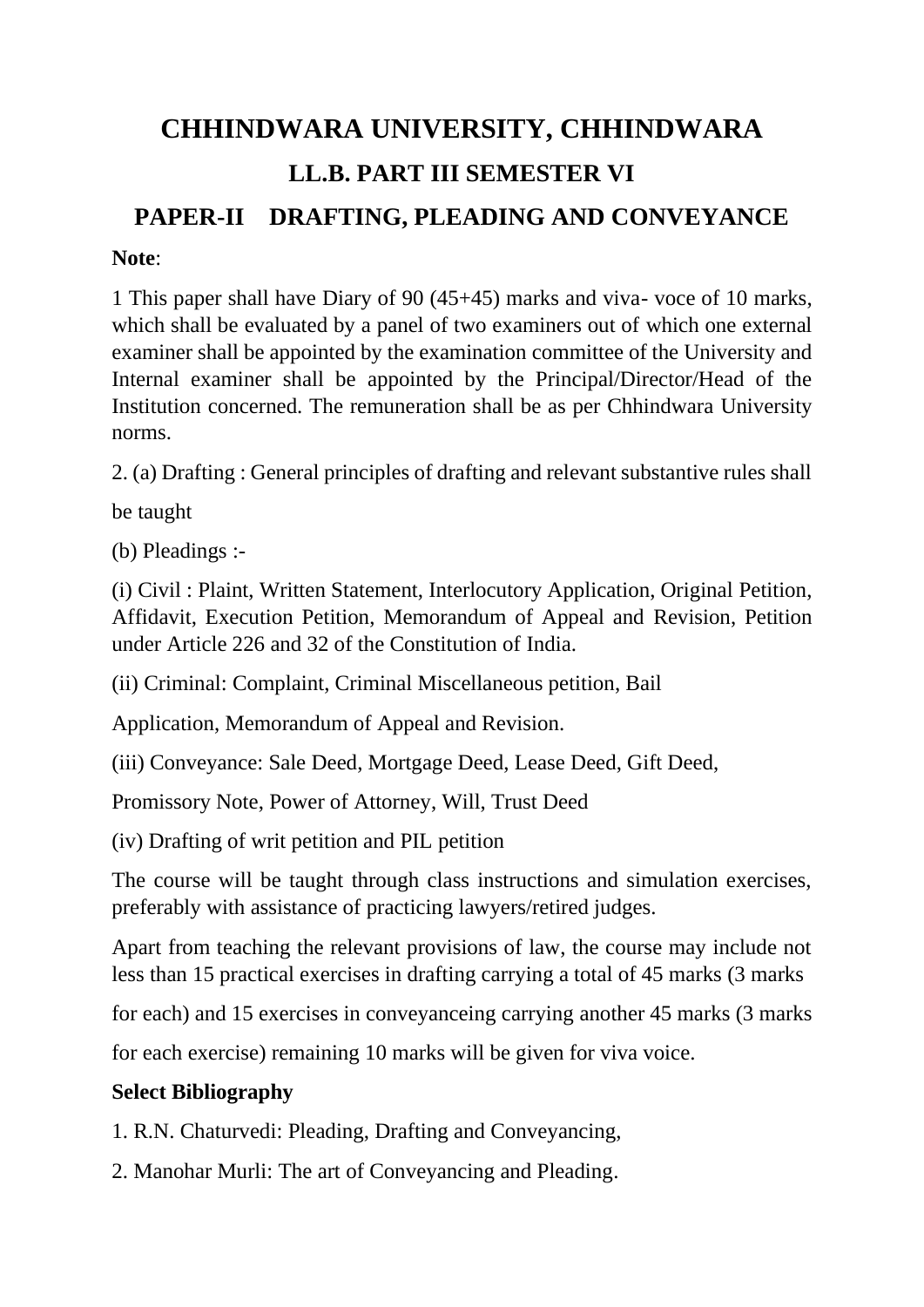## **CHHINDWARA UNIVERSITY, CHHINDWARA LL.B. PART III SEMESTER VI PAPER-III MOOT COURT**

Note : 1. Three components of 30 marks each and viva for 10 marks shall be conducted by University.

2. Each component and viva-voce examination of this paper will be conducted by a panel of two examiners out of which one external examiner shall be appointed by the examination committee of the University and Internal examiner who may be professors/Judges may be appointed by the Principal/Director/Head of the Institution concerned. The remuneration shall be as per Chhindwara University norms.

3. (a) Moot Court (30 Marks). Every student will be required to participate in moot courts in a year. The moot court work will be on assigned problem.

(b) Observance of Trial in two cases, one Civil and one Criminal (30 marks):

Students may be required to attend two trials in the course of the last two or three years of LL.B. studies. They will maintain a record and enter the various steps observed during their attendance on different days in the court assignment. This scheme will carry 30 marks.

(c) Interviewing techniques and Pre-trial preparations and Internship diary (30 marks):

Each student will observe two interviewing sessions of clients at the Lawyer's Office/Legal Aid Office and record the proceedings in adiary, which will carry 15 marks. Each student will further observethe preparation of documents and court papers by the Advocate and the procedure for the filing of the suit/petition. This will be recorded in the diary, which will carry 15 marks.

(d) The fourth component of this paper will be Viva Voce examination on all the above three aspects. This will carry 10 marks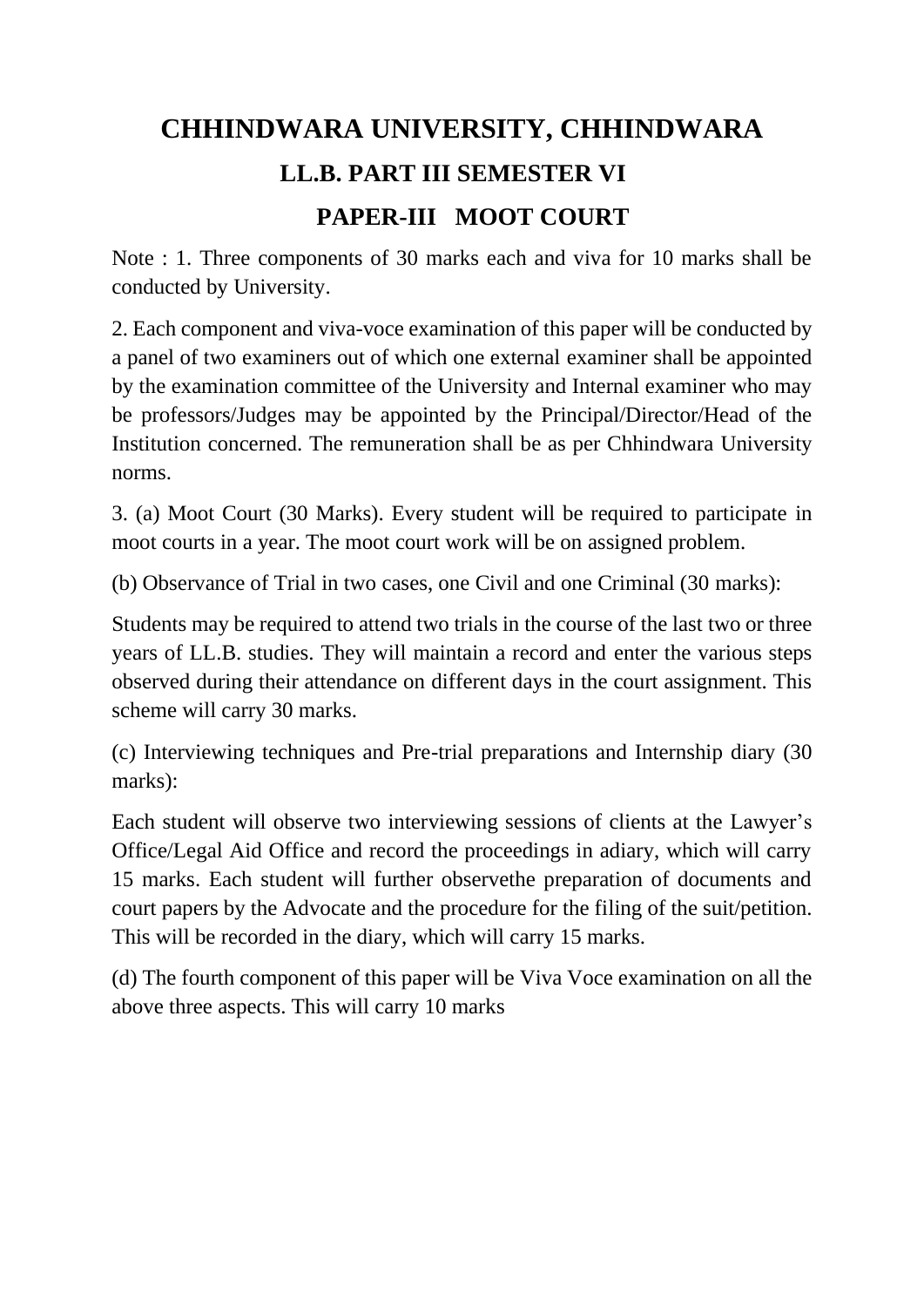# **CHHINDWARA UNIVERSITY, CHHINDWARA LL.B. PART III SEMESTER VI PAPER-IV INFORMATION TECHNOLOGY LAW**

#### **UNIT-I Introduction**

1. Concept and Definition – Computer, Digital Signature, Key Pair,

Subscriber, Verification

2. Globalisation and E-commerce – U.S./U.K.

3. I.T. Act 2000 – Aim and object, E-mail, Torts & contract on Internet,

Offences and Cyber Crimes, Stalking, Hacking, tempering, Junk Spaming – publication of obscene material, offences of computer, worms & virus Defamation and internet

4. Loop holes in I.T. Act.

#### **UNIT-II Adjudication and penalties**

- 1. Powers of Police Officers
- 2. The Cyber Regulations Appellate Tribunal
- 3. Appeal to High Court
- 4. Compounding of contravention and Recovery of penalty

#### **UNIT-III Protection of Consumers and Victims**

- 1. Protection of consumer & unfair Terms
- 2. Protection of person when person is not consumer
- 3. Proposed Amendments
- 4. R.B.I. Guideline for A.T.M. Transactions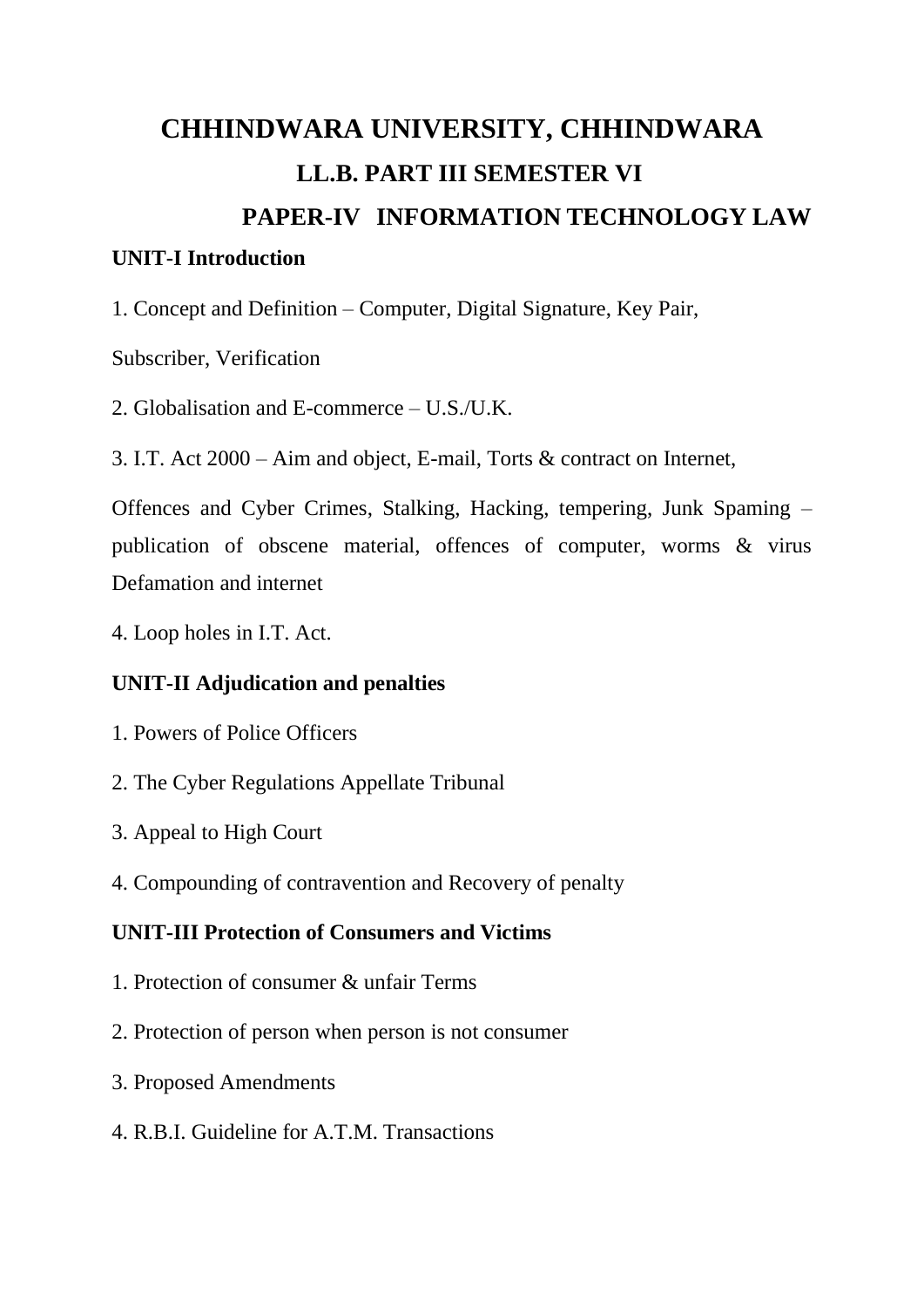#### **UNIT-IV International at sphere of Global Regime**

- 1. Civil Jurisdictions
- 2. Minimum contact Doctrine in U.S.A.
- 3. E mail on Internet
- 4. Danger for computer software failure

#### **UNIT-V Right of Privacy (on Internet) Media Law**

- 1. Right to Privacy Breach of (Defamation, Tresspass, Nuisance
- 2. Breaching confidence and harassment
- 3. Privacy on Internet
- 4. Real Victims of Virtual Crime

#### **Select Bibliography**

1.I.T. Tech. Law : Gupta & Agrawal – Premier Publication, Allahabad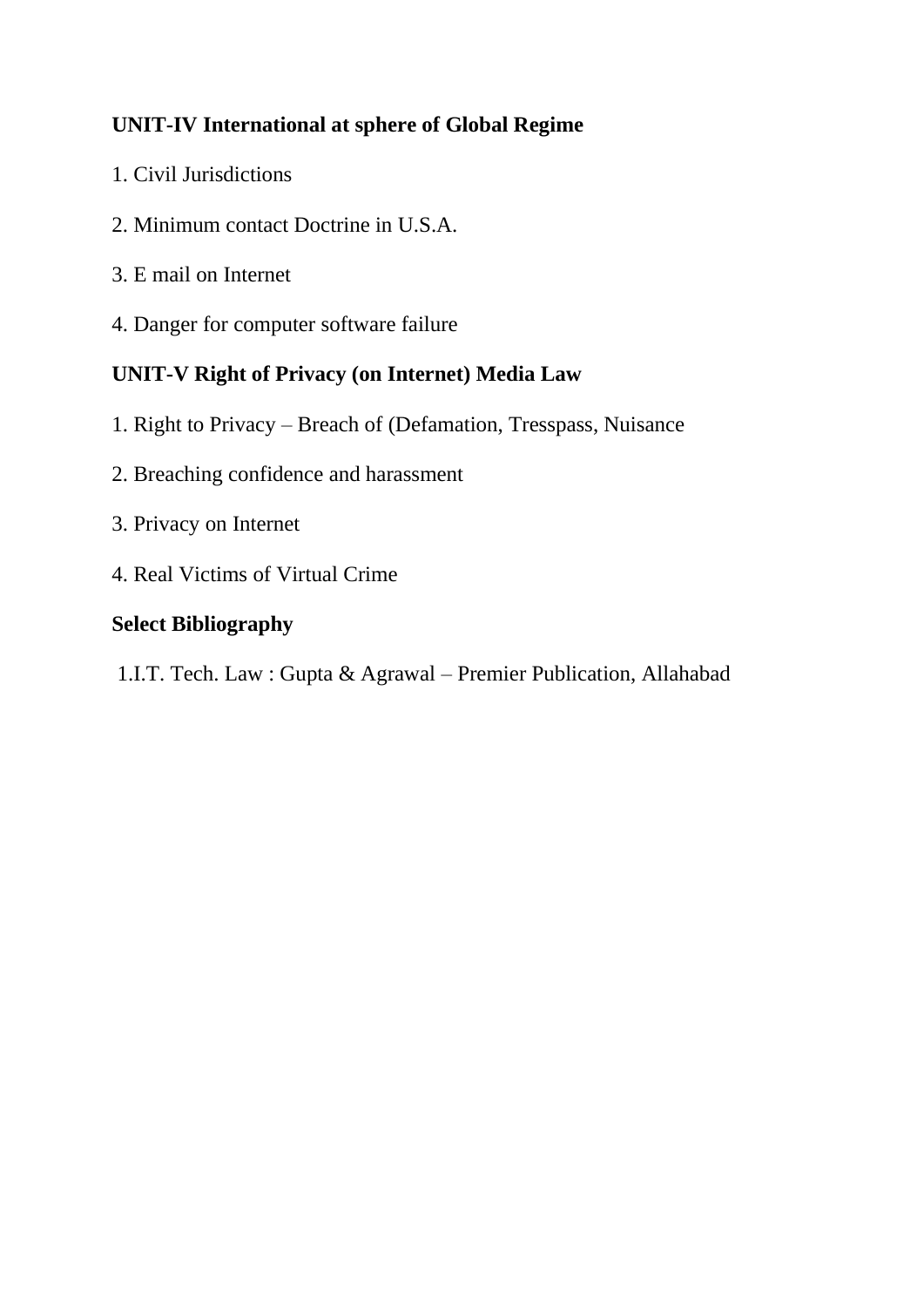### **CHHINDWARA UNIVERSITY, CHHINDWARA LL.B. PART III SEMESTER VI PAPER-V PRINCIPLES OF TAXATION LAW**

#### **UNIT- I Meaning of Tax**

- 1. Types of Tax
- 2. Difference between Direct Tax and Indirect Tax
- 3. Characteristics of Tax, Fee and its differences
- 4. Difference between Tax and Duty
- 5. Concept of Cess and Surcharge
- 6. Principle of Ability/Capacity to pay

#### **UNIT II Constitutional Perspective**

- 1: Taxation under Article 265of the Constitution of India.
- 2: Taxation and Right to Equality.
- 3: Distribution of Taxing Powers between the Union and the States:
- a. Article 246 of the Constitution of India;
- b. Distribution of their Functions; and
- c. Allocation of Taxing Powers
- 4: Taxation and Freedom to Carry on Trade and Commerce

#### **UNIT-IlI Income Tax**

- 1 Basic concepts- basis of charges of tax
- 2 Definitions
- 3 Residential status of assesses its impact on tax liability.

#### **Heads of income -**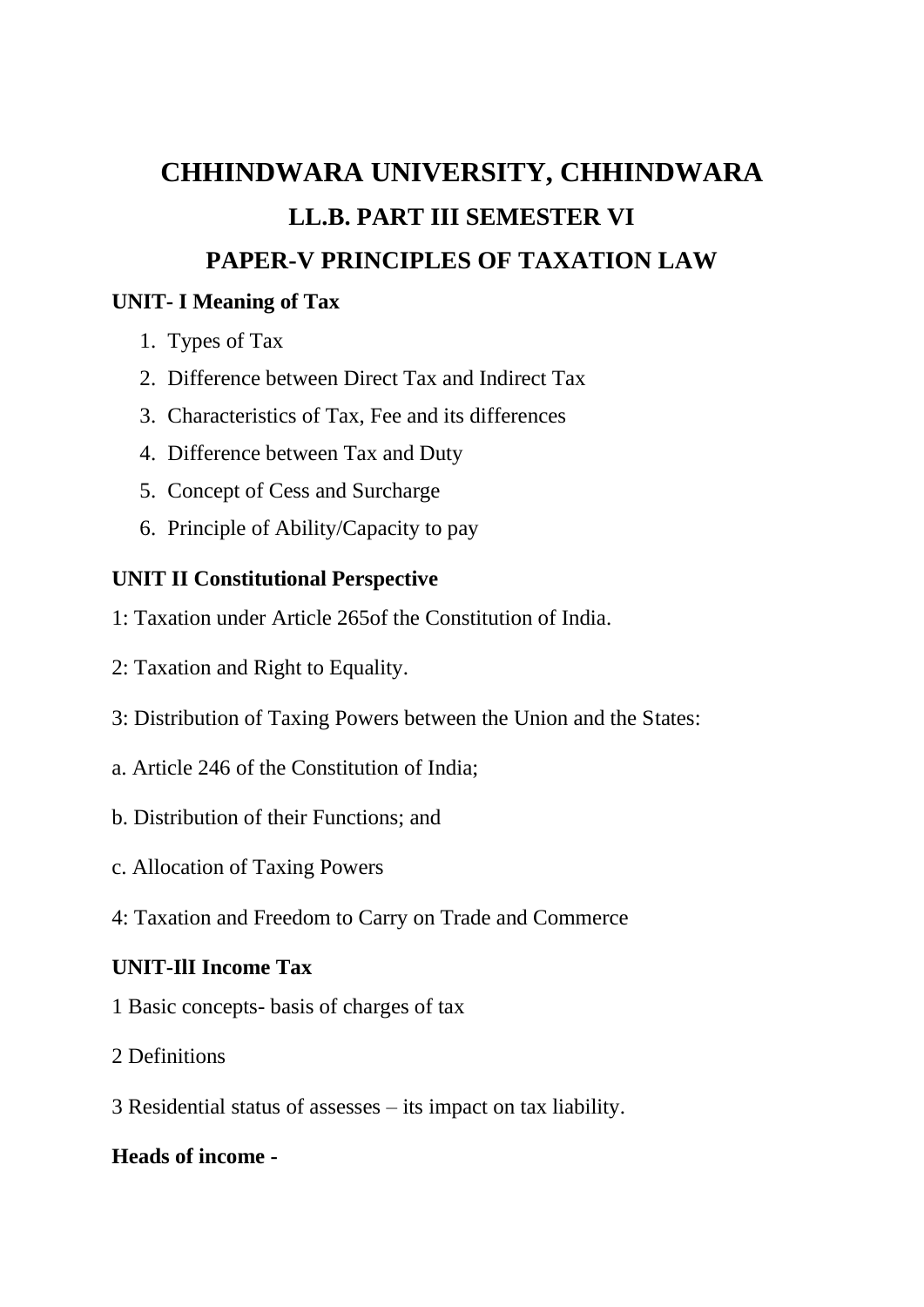1. General concepts2. Chargeability to tax- admissible & inadmissible deductions, exclusions and deductions from income,

3. Set off and carry forward of losses.

- 4. Salaries
- 5. Income from House Property
- 6. Income from Profits of Profession and business
- 7. Capital Gains
- 8. Income from other sources
- 9. Clubbing of income

#### **UNIT- IV Income tax authorities1. Powers & functions,**

- 1. Assessment
- 2. Allotment of permanent account number,
- 3. Economic criteria scheme.

#### **UNIT- V Appeal, Revision and Reference**

- 1. Appeal,
- 2. Revision,
- 3. Reference
- 4. Rectification, (Sec.269N, 269 UJ)

#### **Prosecution and Penalties**

- 1. Prosecutions under Income Tax Act, 1961
- 2. Non- compliance,
- 3. Contravention,
- 4. Avoidance
- 5. Evasion of tax.
- 6. Penalties

#### **Selected Bibliography**

1. Taxman : Tax Planning and Management, (1998), Taxman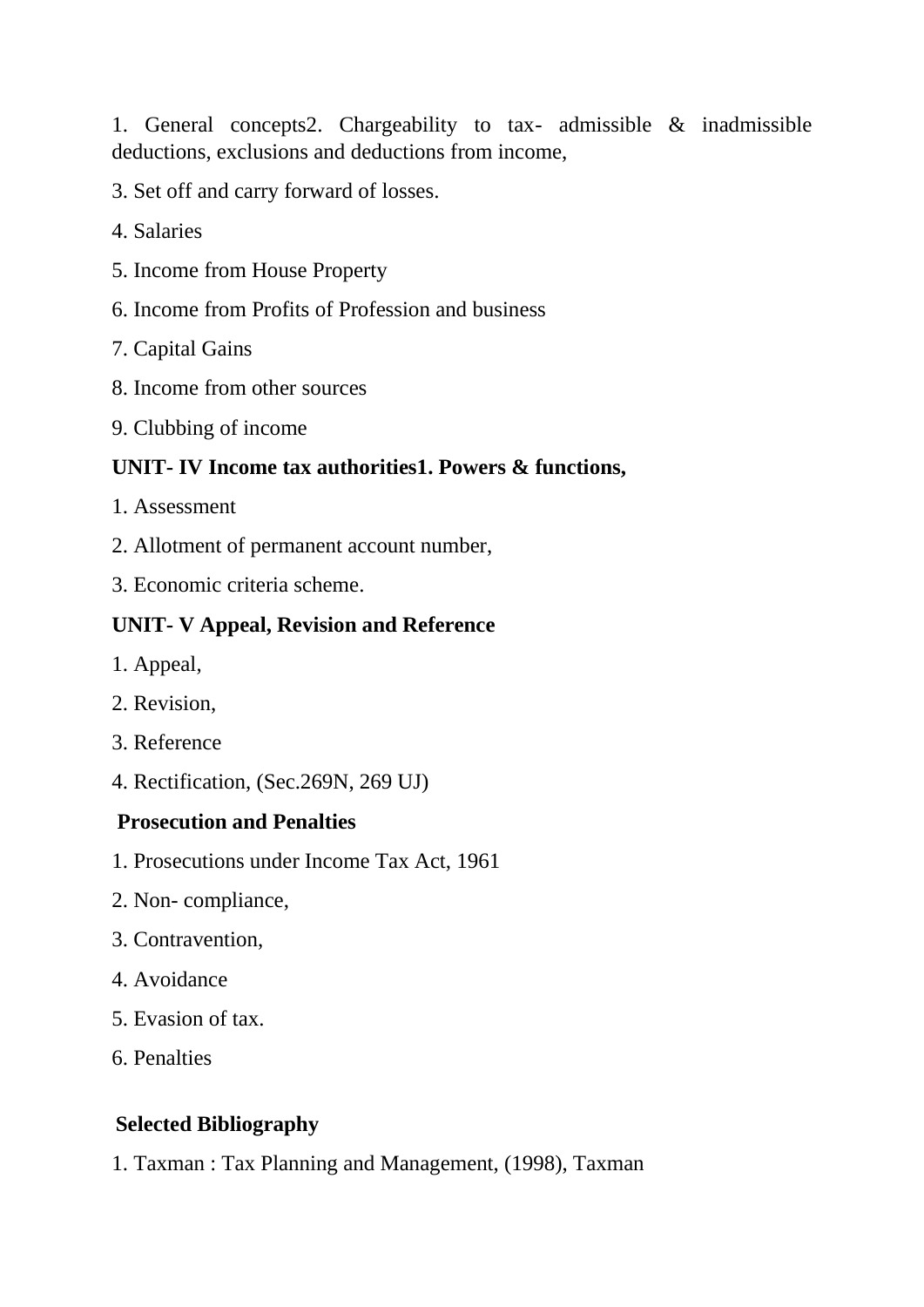2. Agarwal, A.N. : Indian Economics (Selected Chapters) (1997) Wishwa Prakashini, N.Delhi.

3. N.K. Palkhivala & B.A. Palkhivala (eds) : Kanga and Palkhivala's Income Tax Law and Practice (7th ed. 1976).

4. Agrawal, V.S. : Taxation of Salaries with Tax Planning (1990),

Professional Book Publishers, New Delhi.

5. V.S. Sunderam : Law of Income Tax in India (11th ed. 1978).

6. A.C. Sampat Iyengar : Three Taxes (6th ed. 1987).

7. K. Chaturvedi and S.M. Pithisaria : Income Tax Law (3rd ed. 1981).

8. V.P. Gandhi : Some Aspects of Indian Tax Structure : An Economic Analysis (1970)

9. T. Mathew : Tax Policy (1975).

10. H.M. Seervai : Constitutional Law of India (3rd ed. 1984)

11. I.P.S. Siddhu : Company Taxation Cases.

12. M.P. Jain : Indian Constitutional Law. (4th ed. 1994).

13. Bhagwati Prasad : Direct Taxes : Law and Practice (1996) Wishwa

Prakashan, New Delhi.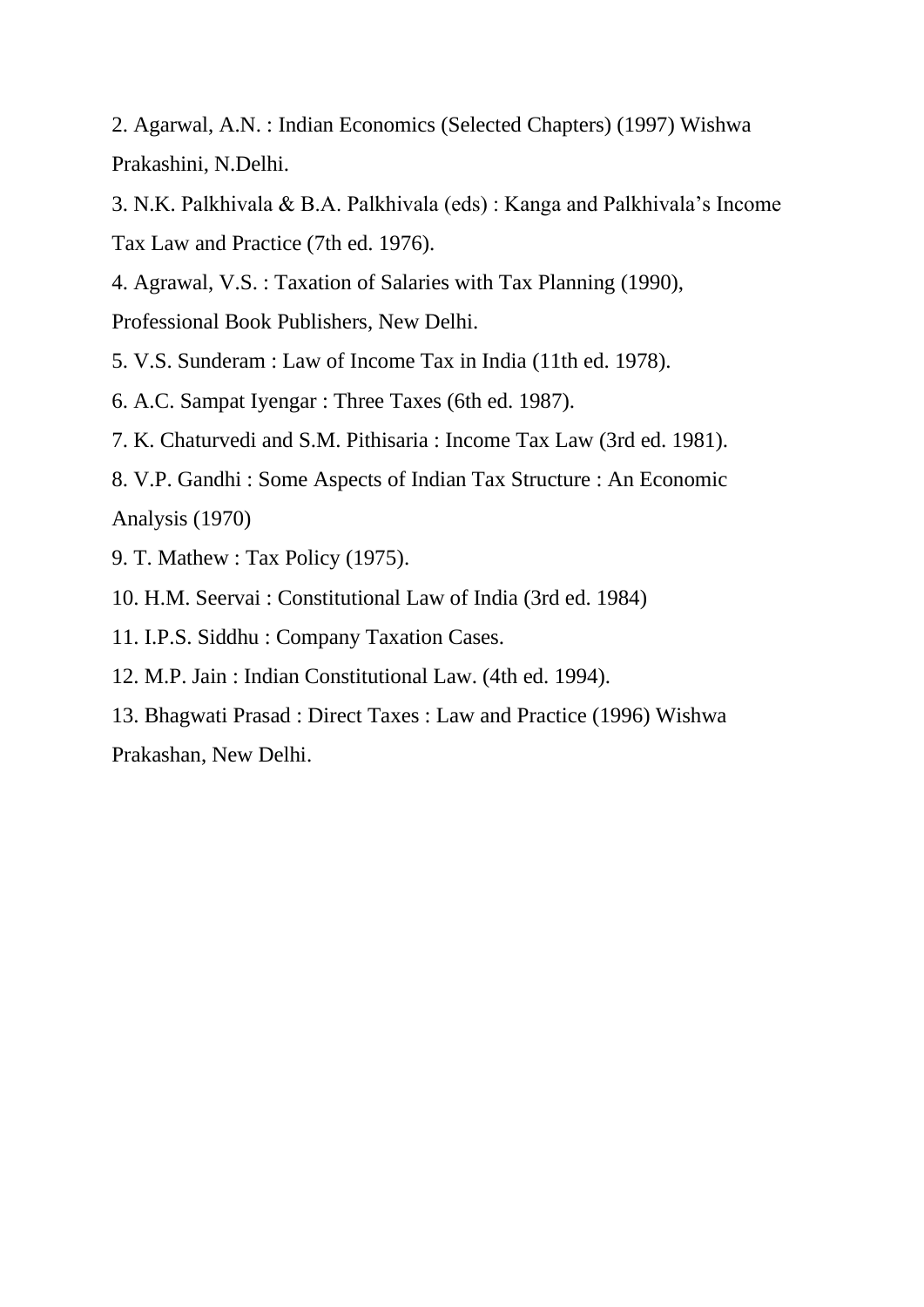## **CHHINDWARA UNIVERSITY, CHHINDWARA LL.B. PART III SEMESTER VI PAPER-VI LAW OF INSURANCE**

#### **UNIT – I Introduction**

- 1. History and Growth of Insurance Business in India
- 2. Definition of Insurance and Nature of Insurance Contract
- 3. Insurance Contract-A Contract of Indemnity
- 4. Contingent Contract and Insurance
- 5. Wager and Insurance
- 6. Utmost good faith and Insurance
- 7. Principles of Insurance

#### **UNIT – II Life Insurance**

- a. Kinds of Insurance-Life, Fire, Marine and Motor Vehicles Insurance
- b. General Principle of Insurance
	- i. Insurable interest- In Life, Fire and Marine
	- ii. Premium
	- iii. Risk-scope and elements of risk
- c. Life Insurance Contract Nature and Scope
- d. Establishment and Functioning of LIC

#### **UNIT – III Marine Insurance**

- 1. Nature and scope of Marine Insurance
- 2. Different kinds of marine policies
- 3. Voyage –Deviation
- 4. Implied warranties in marine insurance contract
- 5. Assignment of Marine Policy

#### **UNIT –IV Fire Insurance**

- 1. Nature of Fire Insurance Contract
- 2. Double insurance and reinsurance
- 3. Special Doctrines: Reinstatement, Subrogation and Contribution.